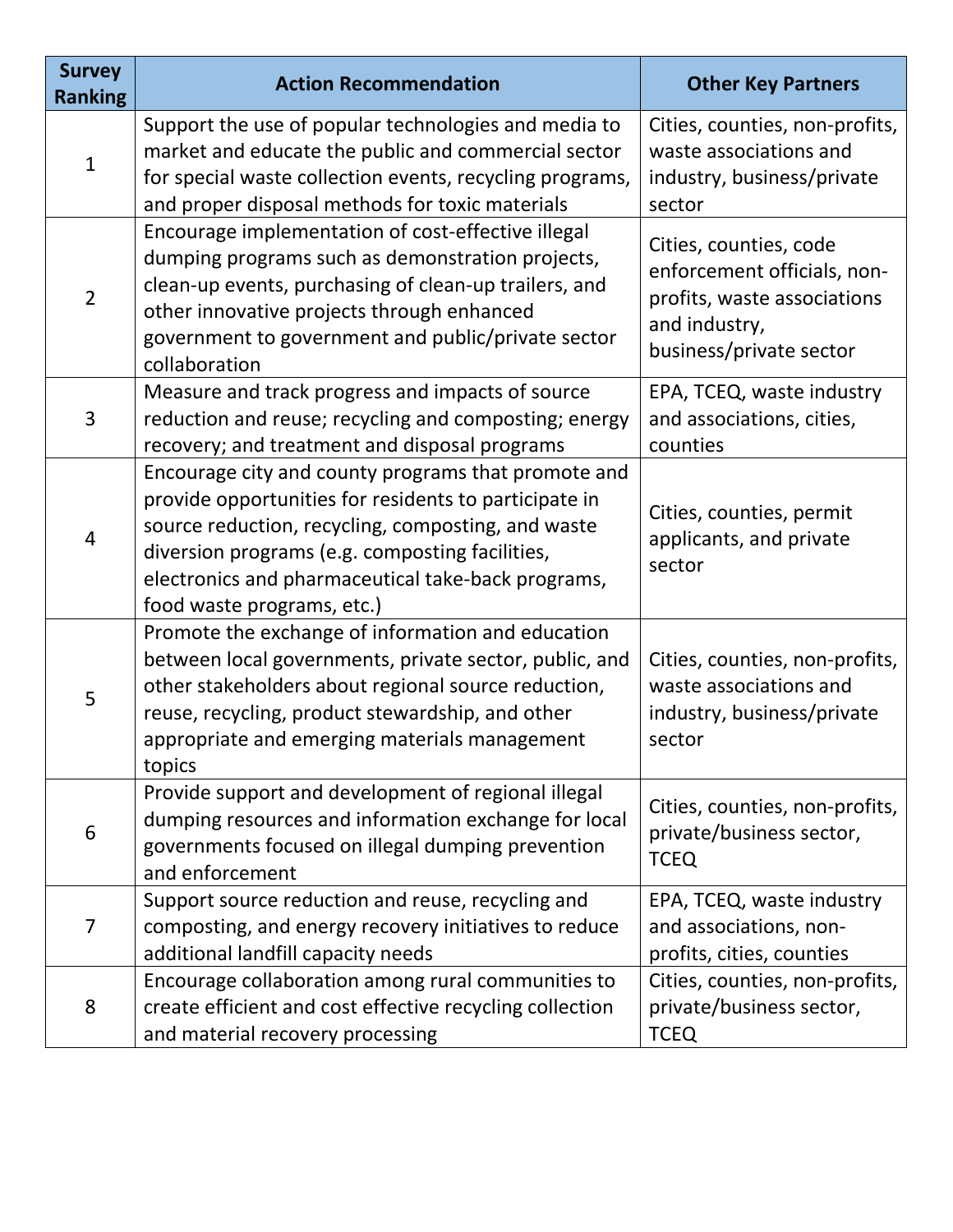| <b>Survey</b><br><b>Ranking</b> | <b>Action Recommendation</b>                                                                                                                                                                                                                                                                                         | <b>Other Key Partners</b>                                                                              |
|---------------------------------|----------------------------------------------------------------------------------------------------------------------------------------------------------------------------------------------------------------------------------------------------------------------------------------------------------------------|--------------------------------------------------------------------------------------------------------|
| 9                               | Encourage and support updates and regular review of<br>existing waste management plans, ordinances, and<br>development/zoning codes to incorporate best<br>management practices and current state of practice in<br>source reduction and reuse; recycling and composting;<br>energy recovery; treatment and disposal | Cities, counties, school<br>districts, special districts                                               |
| 10                              | Encourage cities and counties to collaborate with<br>private, non-profit, and other local government<br>partners to establish and maintain HHW<br>collection/reuse centers or regularly occurring<br>collection events                                                                                               | Non-profits, waste<br>associations and industry,<br>business/private sector                            |
| 11                              | Encourage the implementation of source reduction,<br>waste reduction, and recycling programs for all local<br>governments, including school districts, special<br>districts, and other governmental organizations                                                                                                    | Cities, counties, non-profits,<br>waste associations and<br>industry                                   |
| 12                              | Encourage construction and demolition best<br>management practices during new construction,<br>building retrofits and rehabilitation, and infrastructure<br>development and replacement                                                                                                                              | Cities, counties, school<br>districts, home and<br>commercial builders, and<br>business/private sector |
| 13                              | Encourage government-to-government (e.g. multi-<br>county) and private/public partnerships to establish<br>cost-effective collection and disposal options                                                                                                                                                            | Cities, counties, school<br>districts, special districts,<br>private/business sector,<br><b>TCEQ</b>   |
| 14                              | Enhance and coordinate public education and<br>outreach to increase demand for and participation in<br>multi-family and commercial recycling programs                                                                                                                                                                | Cities, counties, non-profits,<br>waste associations and<br>industry, business/private<br>sector       |
| 15                              | Encourage and support development and maintenance<br>of programs for collection and disposal of household<br>hazardous waste beyond one day events                                                                                                                                                                   | Local governments,<br>counties, cities                                                                 |
| 16                              | Encourage implementation of and expansion of<br>electronics recycling programs and projects                                                                                                                                                                                                                          | Local governments,<br>counties, cities                                                                 |
| 17                              | Encourage government-to-government and<br>public/private partnerships in waste management<br>implementation plans                                                                                                                                                                                                    | Cities, counties, school<br>districts, special districts,<br>non-profits,<br>private/business sector   |